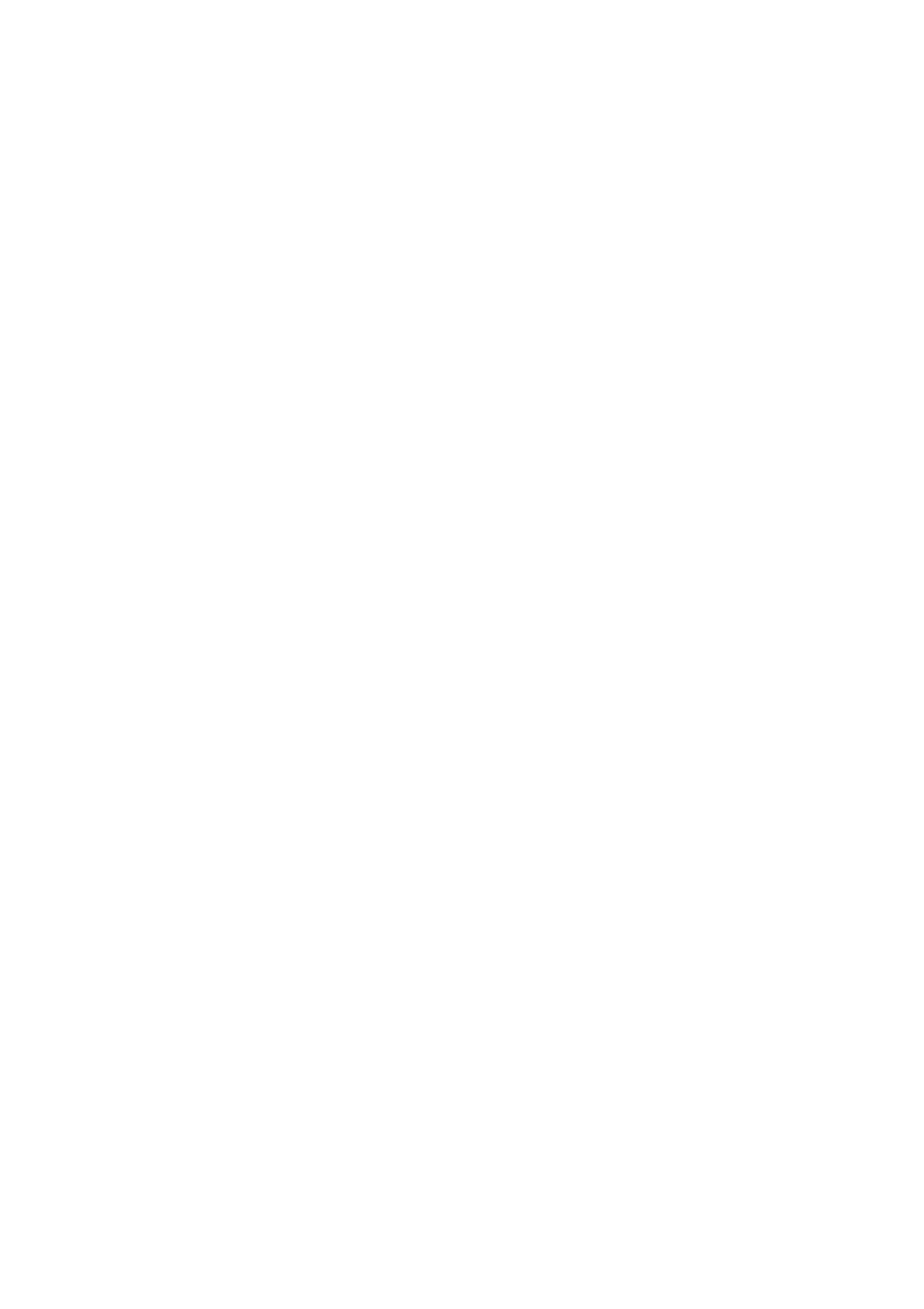**Annexure**



# **POLICY FOR DETERMINING 'MATERIAL' SUBSIDIARY 2022-23**

निवेशक सेवायें प्रभाग, बोर्ड सनिवालय

**Investor Services Division, Board Secretariat 239, Vidhan Bhavan Marg, Nariman Point, Mumbai – 400 021.**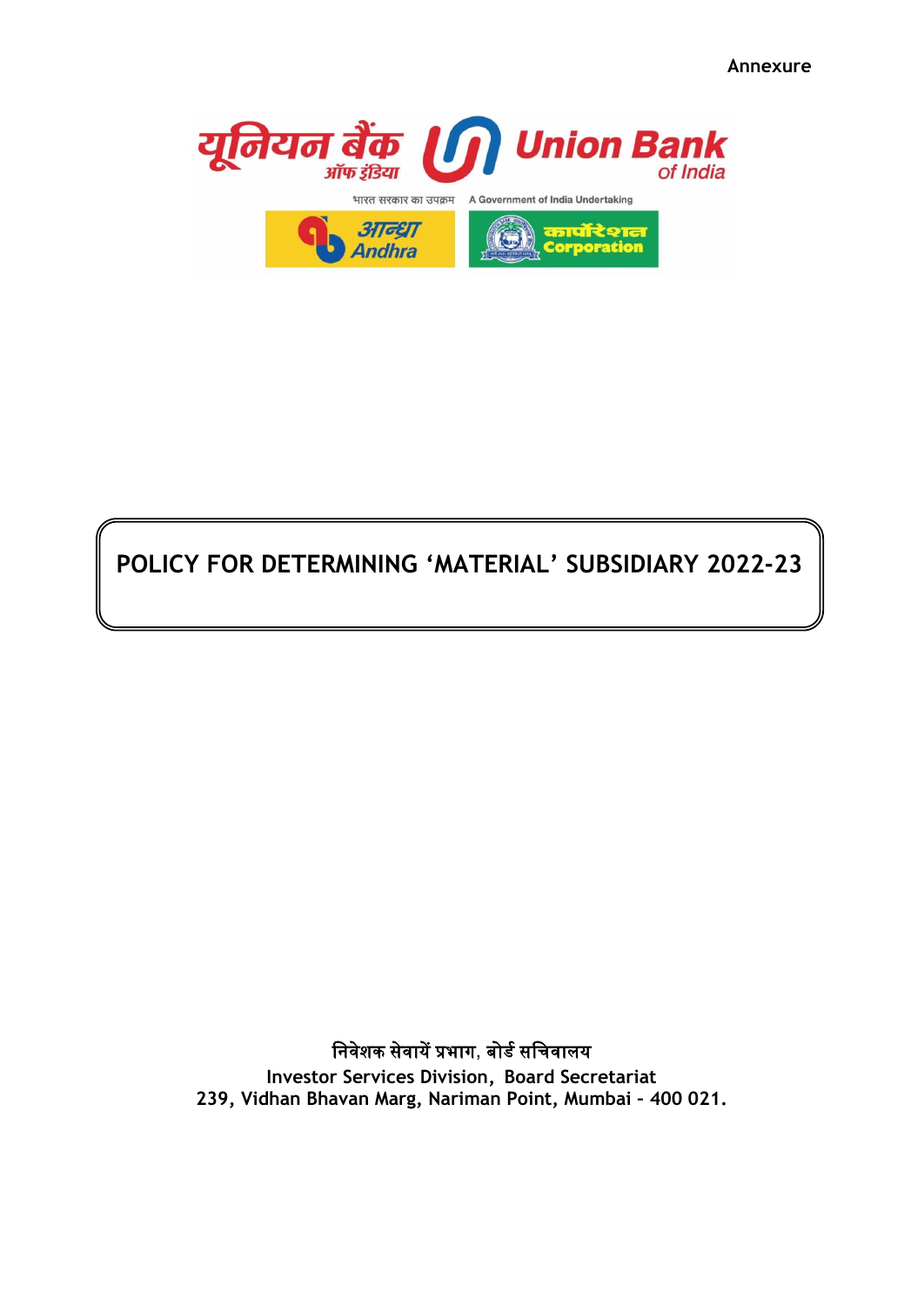

# **TABLE OF CONTENTS**

| Para<br>No.      | <b>Section</b>                                                                        | Page No.                |
|------------------|---------------------------------------------------------------------------------------|-------------------------|
| 1.               | Introduction                                                                          | 1                       |
| $\overline{2}$ . | Objective                                                                             | 1                       |
| $\overline{3}$ . | <b>Definitions</b>                                                                    | 1                       |
| $\overline{4}$ . | Policy                                                                                | $\overline{2}$          |
| $\overline{4.1}$ | Determination of Material Subsidiary                                                  | $\overline{2}$          |
| 4.2              | Monitoring of Material Subsidiary(ies) (Listed/Unlisted)                              | $\overline{2}$          |
| $\overline{4.3}$ | Monitoring of Unlisted Material Subsidiary(ies)                                       | $\overline{3}$          |
| 4.4              | Monitoring of Unlisted Subsidiary(ies) (Material/Immaterial)                          | $\overline{3}$          |
| 4.5              | Applicability of Provisions to Subsidiary which is itself a<br><b>Holding Company</b> | $\overline{3}$          |
| $\overline{5}$ . | Review of the Policy                                                                  | $\overline{3}$          |
| 6.               | <b>Disclosures</b>                                                                    | $\overline{\mathbf{4}}$ |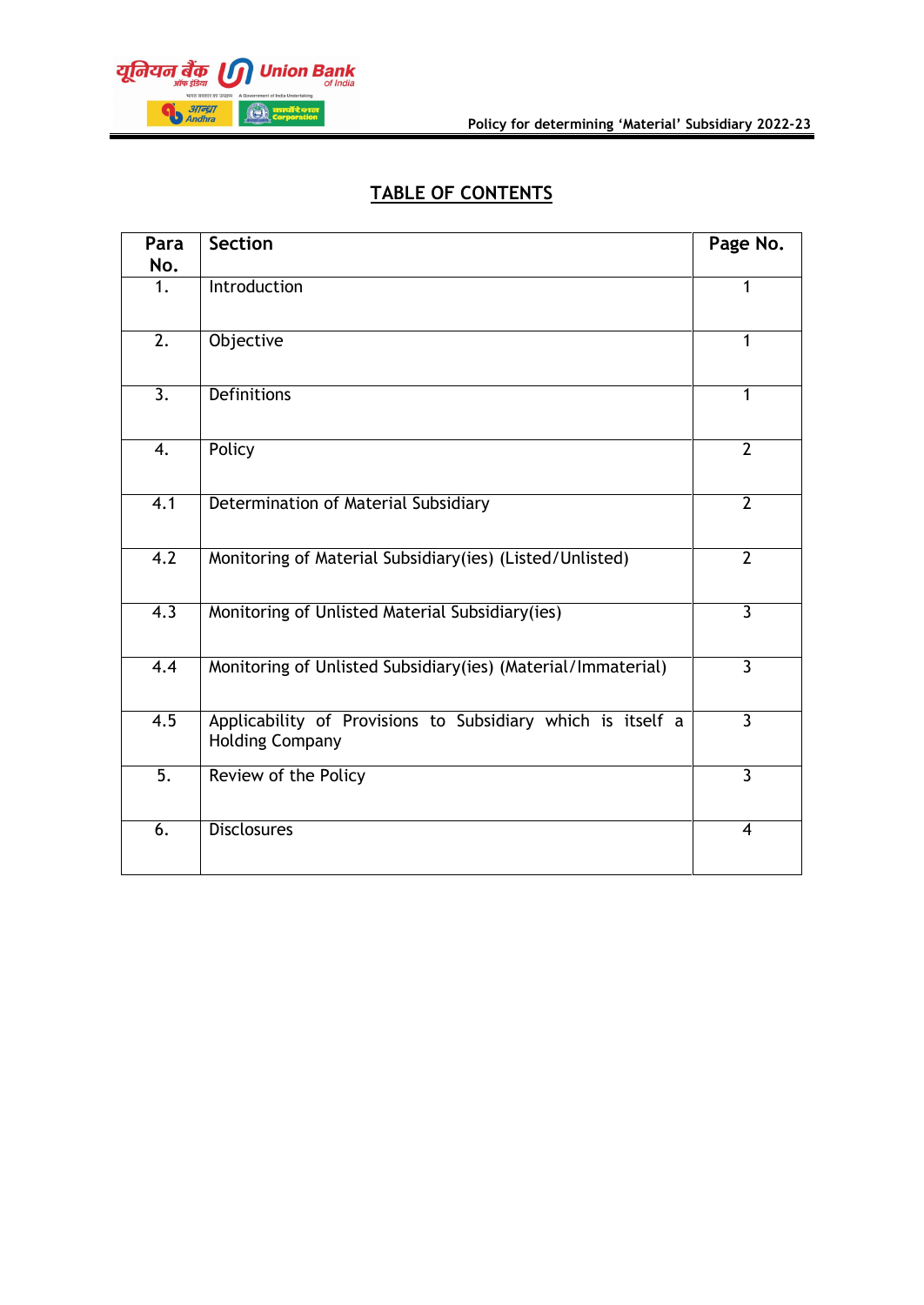

निवेशक सेवायें प्रभाग**,** बोर्ड सनिवालय Investor Services Division, Board Secretariat

# **POLICY FOR DETERMINING 'MATERIAL' SUBSIDIARY 2022-23**

# **1. Introduction**

The Board of Directors **("Board")** of Union Bank of India **("Bank")** has adopted this policy and procedures thereto with regard to determination of Material Subsidiaries.

## **2. Objective**

The Policy is framed as per the requirements of the SEBI (Listing Obligations and Disclosure Requirements) Regulations, 2015 ("**Listing Regulations**"). The Policy is formulated for determining Material Subsidiary(ies) of the Bank.

## **3. Definitions**

- (a) **"Audit Committee or Committee"** means Committee of Board of Directors of the Bank constituted under provisions of Listing Regulations, the Nationalized Banks (Management and Miscellaneous Provisions) Scheme, 1970 and in pursuance of the directives of Reserve Bank of India and Government of India.
- (b) **"Board"** means Board of Directors of the Bank constituted in terms of Section 9(3) of the Banking Companies (Acquisition and Transfer of Undertakings) Act, 1970.
- (c) **"Financial Year"** means the accounting year i.e. the period ending on the 31st day of March every year, in respect of which the financial statement of the Bank is made.
- (d) **"Holding Company"** in relation to one or more other companies, means a company of which such companies/body corporate are subsidiary companies.
- (e) **"Net Worth"** means the aggregate value of the paid-up share capital and all reserves created out of the profits, securities premium account and debit or credit balance of profit and loss account, after deducting the aggregate value of the accumulated losses, deferred expenditure and miscellaneous expenditure not written off, as per the audited balance sheet, but does not include reserves created out of the revaluation of assets, write-back of depreciation and amalgamation.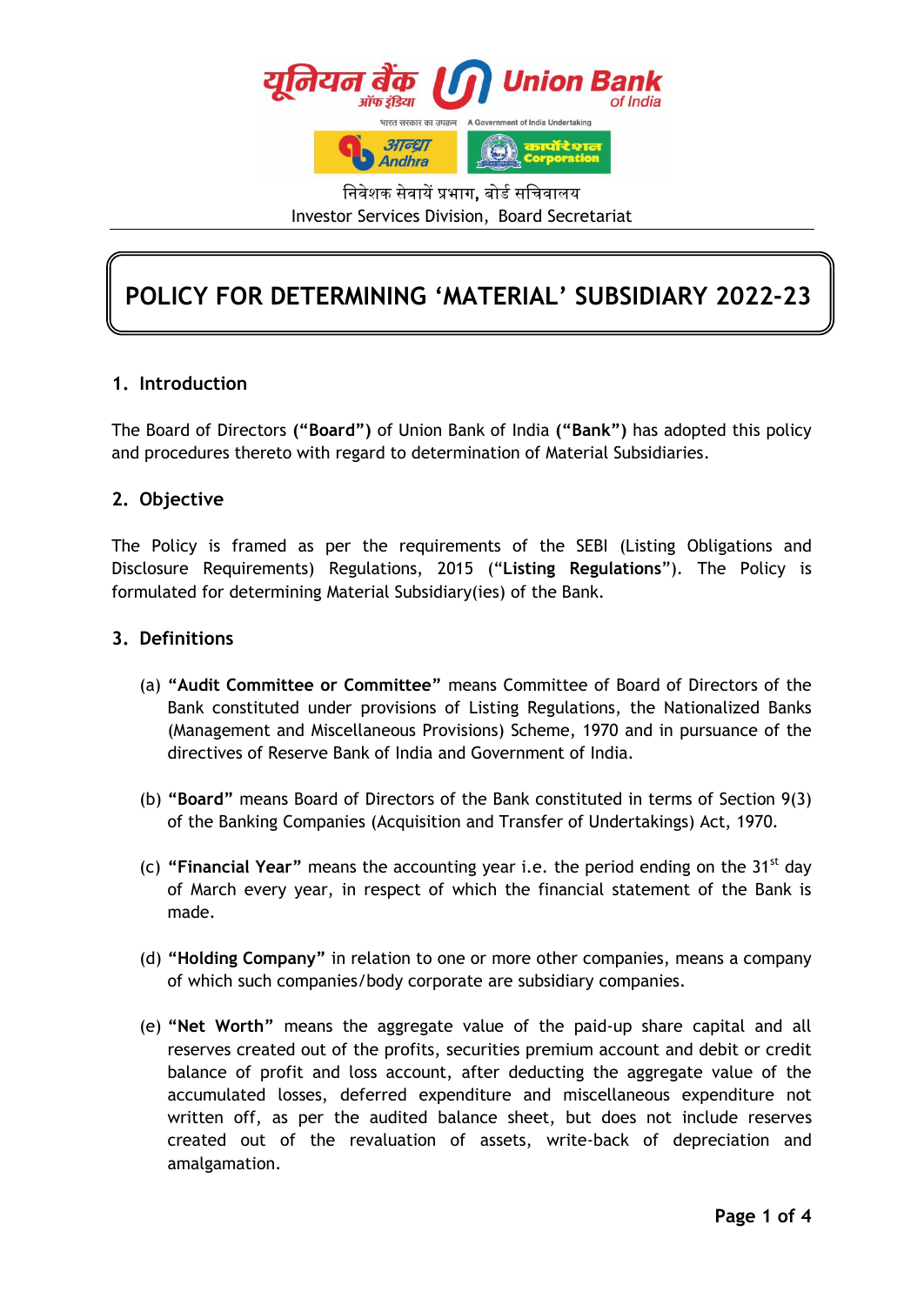

- (f) **"Policy"** means 'Policy for determining Material Subsidiary'.
- (g) **"Subsidiary Company" or "Subsidiary",** means a company in which the holding company—
	- (i) controls the composition of the Board of Directors; or
	- (ii) exercises or controls more than one-half of the total voting power either at its own or together with one or more of its subsidiary companies."

#### Explanation—

- i. a company shall be deemed to be a subsidiary company of the holding company even if the control referred to in sub-clause (i) or sub-clause (ii) is of another subsidiary company of the holding company;
- ii. the composition of a company's Board of Directors shall be deemed to be controlled by another company if that other company by exercise of some power exercisable by it at its discretion can appoint or remove all or a majority of the directors;
- iii. the expression "company" includes any body corporate.
- **4. Policy**
- **4.1 Determination of Material Subsidiary -** A subsidiary of the Bank shall be treated as a Material Subsidiary, if it fulfils any of the below mentioned conditions:
	- a. The Net Worth of the subsidiary exceeds **10% of Consolidated Net Worth** of the Bank and its subsidiaries as per the Audited Balance Sheet of the immediately preceding financial year; or
	- b. The Income of the subsidiary exceeds **10% of the Consolidated Income** of the Bank and its subsidiaries in the immediately preceding financial year.

The Bank will on or before  $30<sup>th</sup>$  June of every year will identify the Material Subsidiary(ies), if any.

## **4.2 Monitoring of Material Subsidiary(ies) (Listed/Unlisted):**

The Bank, without the prior approval of the shareholders by Special Resolution in its General Meeting, shall not:

a) dispose of shares in its material subsidiary which would reduce its shareholding (either on its own or together with other subsidiaries) to less than or equal to 50% or cease the exercise of control over the subsidiary except in cases where such divestment is made under a scheme of arrangement duly approved by a Court/ Tribunal or under a resolution plan duly approved under section 31 of the Insolvency and Bankruptcy Code, 2016 and such an event is disclosed to the recognized stock exchanges within one day of the resolution plan being approved.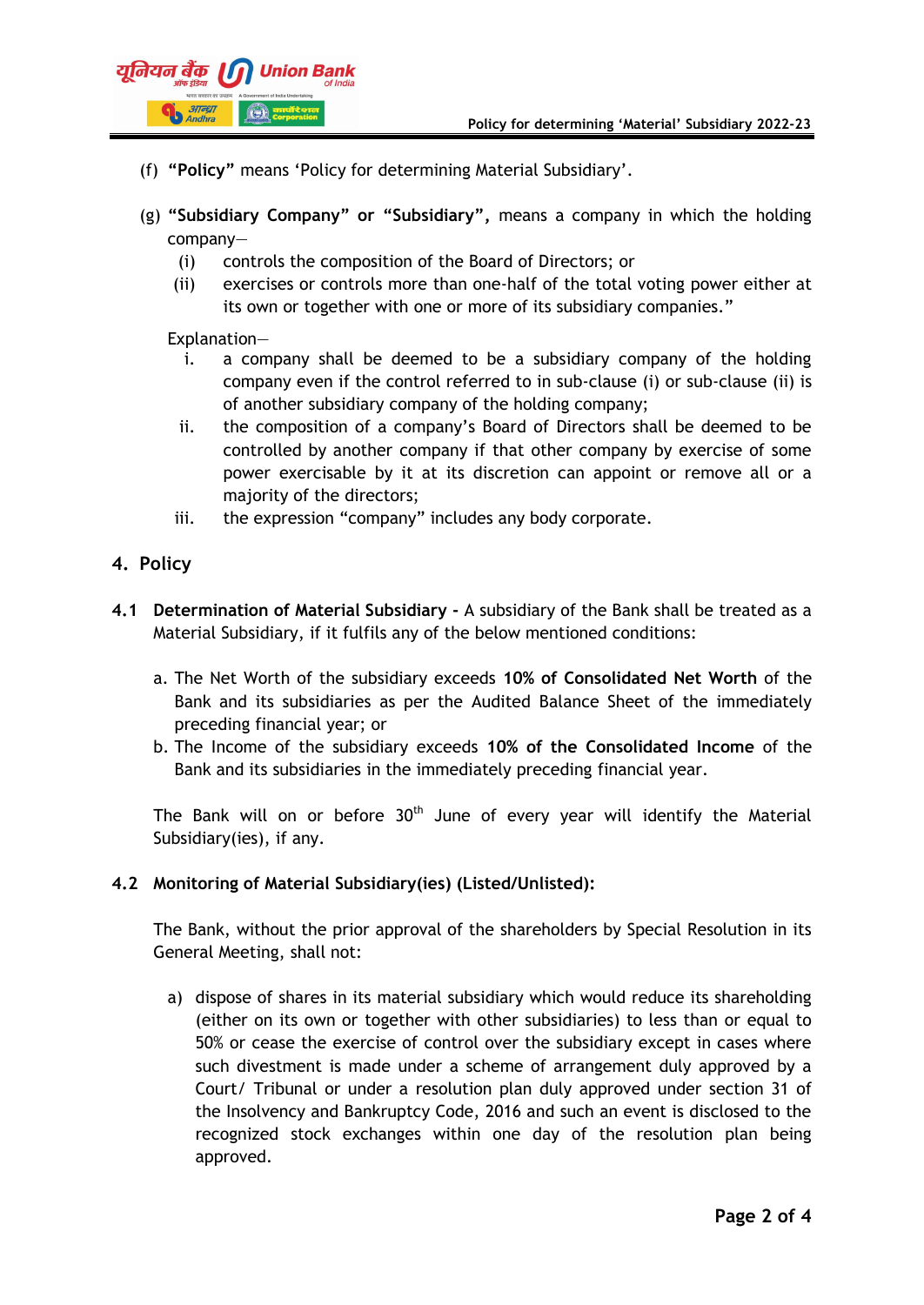

b) sell, dispose or lease of assets amounting to more than 20% of the assets of the material subsidiary on an aggregate basis during a financial year unless the sale/disposal/lease is made under a scheme of arrangement duly approved by a Court/Tribunal or under a resolution plan duly approved under section 31 of the Insolvency and Bankruptcy Code, 2016 and such an event is disclosed to the recognized stock exchanges within one day of the resolution plan being approved.

#### **4.3 Monitoring of Unlisted Material Subsidiary(ies):**

At least one Independent Director on the Board of Directors of the Bank shall be a Director on the Board of Directors of an unlisted material subsidiary, whether incorporated in India or not.

**Explanation**: For the purpose of this provision, the term "material subsidiary" shall mean a subsidiary, whose income or net worth exceeds twenty per cent of the consolidated income or net worth respectively, of the Bank and its subsidiaries in the immediately preceding financial year.

#### **4.4 Monitoring of Unlisted Subsidiary** *(Material/Immaterial)* –

- a) The Audit Committee of the Bank shall review the financial statements, in particular, the investments made by the unlisted subsidiary.
- b) The minutes of the Board meetings of the unlisted subsidiary company shall be placed at the Board meeting of the Bank.
- c) The management of the unlisted subsidiary shall periodically bring to the notice of the Board of Directors of the Bank, a statement of all significant transactions and arrangements entered into by the unlisted subsidiary.

Explanation: "Significant Transaction or Arrangement" means any individual transaction or arrangement that exceeds or is likely to exceed 10% of the total revenues or total expenses or total assets or total liabilities, as the case may be, of the unlisted subsidiary for the immediately preceding financial year.

**4.5** Where the Bank has a listed subsidiary which is itself a holding company, the above provisions shall apply to the listed subsidiary in so far as its subsidiaries are concerned.

#### **5. Review of the Policy**

The policy is subject to updation/review on account of any change in regulatory requirements from time to time. The Audit Committee of the Board ("**ACB**") is